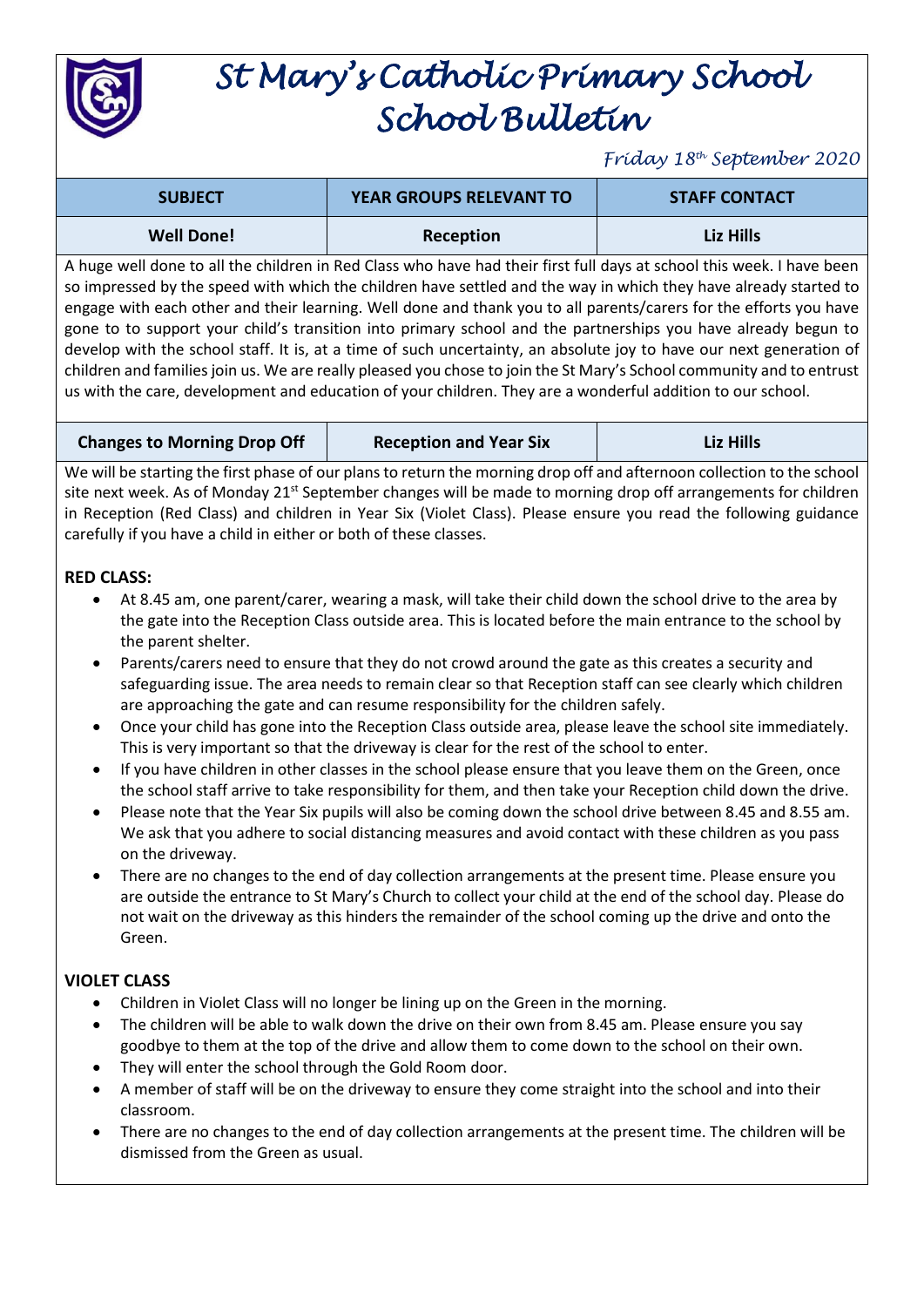| <b>Office Staff</b><br><b>Illness</b><br>All |
|----------------------------------------------|
|----------------------------------------------|

We currently have a number of children off school with some coronavirus symptoms but have not had a confirmed case of coronavirus in the school. Lots of children and staff are suffering from sore throats, a cough, headaches, tummy upsets and some have a raised temperature. We are working closely with all families in decision-making regarding whether or not children are well enough to be in school, and we are being incredibly well supported by parents and carers in ensuring steps are taken to keep the community as safe as possible at this time. What we are seeing is that people's symptoms are developing into bad colds, which is quite common in schools in September when the children return. However, in light of the current situation, the school community is erring on the side of caution when making decisions about coming to school. This is so very supportive and greatly appreciated by the school. The guidance for the St Mary's School community remains the same regarding illness: please contact the school office if you child is unwell and advice will be given to you as to the best action to take in your own specific circumstances. Thank you for your continued support with this.

For details of symptoms of the coronavirus, please check out the following link: <https://www.nhs.uk/conditions/coronavirus-covid-19/symptoms/>

| <b>Coronavirus Testing</b> | - 11 | <b>Office Staff</b> |
|----------------------------|------|---------------------|

As we are sure you are aware, people are experiencing difficulties in obtaining coronavirus tests and there are also problems in processing tests. All schools were sent 10 tests at the start of the year, regardless of the size of the school, and we have been able to order 10 more tests this week. We have no confirmed date as to when these tests will be made available. There is clear guidance from the Government regarding the circumstances in which school leaders can make these tests available, however we are working hard to ensure we use this resource to reduce disruption to the operation of the school and impact on children's learning.

| <b>Home Learning</b> | All | <b>Class Teachers</b> |
|----------------------|-----|-----------------------|

We are pleased to announce that as from Monday 21<sup>st</sup> September, any children needing to self-isolate for any reason, will be provided with support to continue their learning at home. If your child/children are in this position you will receive correspondence from the school detailing learning opportunities your child can engage in to continue with their education at home. This support is for individual children. If we find ourselves in the position of having to close whole class groups over the coming weeks or months we will resume St Mary's at Home provision for these classes as we did in March. Thank you for your patience and support as we have worked hard to reestablish the smooth operation of whole school provision again, whilst working to prepare to support the learning of individual children needing to self-isolate as well.

| <b>Meet the Teacher Meetings</b> | <b>Years One to Six</b> | <b>Class Teachers</b> |
|----------------------------------|-------------------------|-----------------------|
|                                  |                         |                       |

We are very sorry to announce a temporary delay in the hosting of remote Meet the Teacher meetings with parents/carers of children in Years One to Six. We had planned to host these meetings over the course of next week through Office Teams but unfortunately we have experienced a range of technical difficulties which are preventing us from facilitating these meetings safely. We are currently working hard with the East Sussex ICT Support service to see if the technical issues we are facing can be resolved. If they cannot we will discuss with staff how we can host these meetings in school safely over the coming weeks. In the meantime, if you have any questions, queries or concerns please communicate directly with your child's class teacher/s via email. We will do all we can to ensure we work in partnership with you to resolve any matters raised.